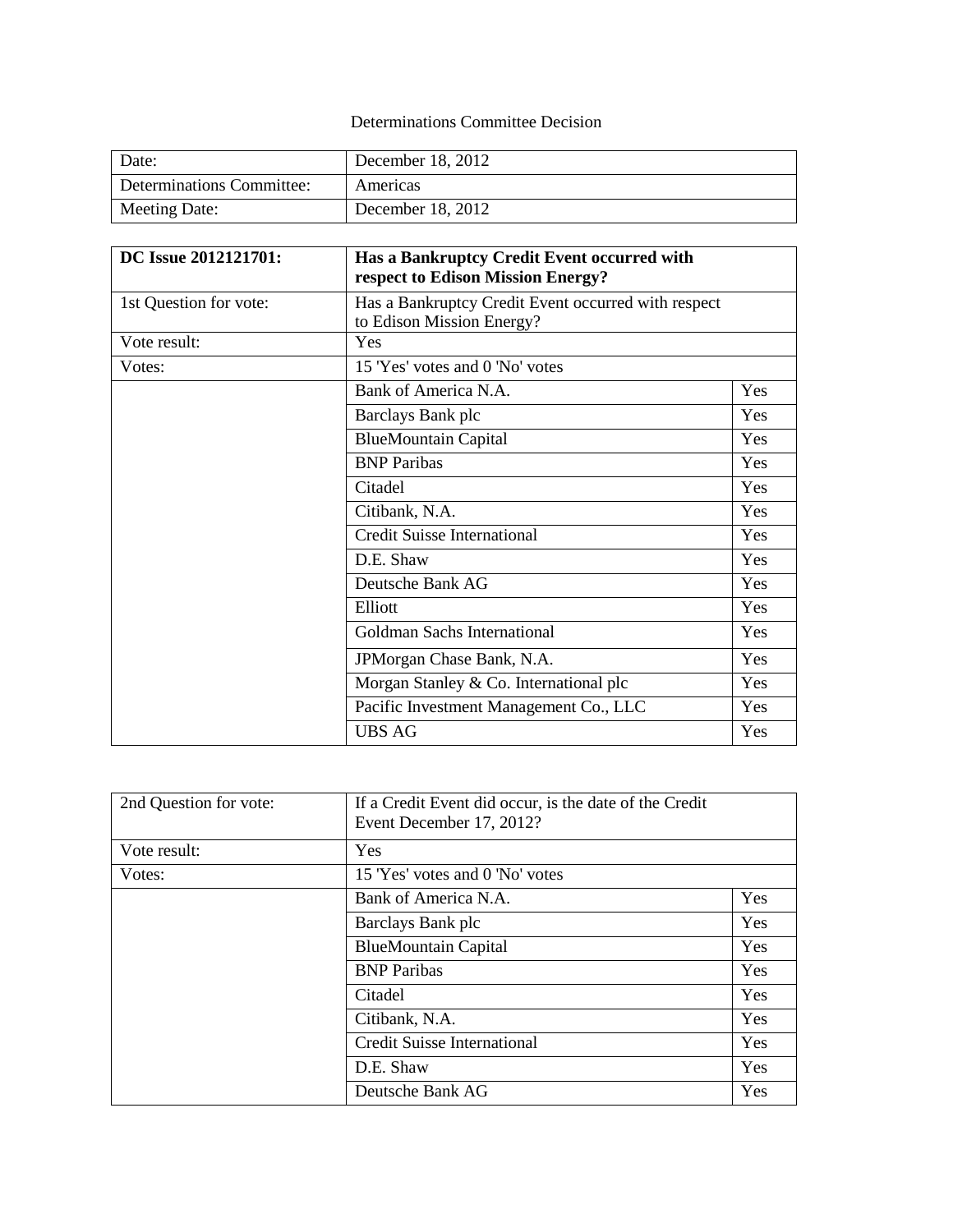| Elliott                                | Yes |
|----------------------------------------|-----|
| Goldman Sachs International            | Yes |
| JPM organ Chase Bank, N.A.             | Yes |
| Morgan Stanley & Co. International plc | Yes |
| Pacific Investment Management Co., LLC | Yes |
| <b>UBS AG</b>                          | Yes |

| 3rd Question for vote: | Is the date on which the DC Secretary first<br>effectively received both a request to convene the<br>Committee and Publicly Available Information that<br>satisfies the requirements of Section 2.1(b) for the |     |
|------------------------|----------------------------------------------------------------------------------------------------------------------------------------------------------------------------------------------------------------|-----|
|                        | Credit Event with respect to Edison Mission Energy                                                                                                                                                             |     |
|                        | December 17, 2012? (This question is asked to<br>determine the Event Determination Date.)                                                                                                                      |     |
| Vote result:           | Yes                                                                                                                                                                                                            |     |
| Votes:                 | 15 'Yes' votes and 0 'No' votes                                                                                                                                                                                |     |
|                        | Bank of America N.A.                                                                                                                                                                                           | Yes |
|                        | Barclays Bank plc                                                                                                                                                                                              | Yes |
|                        | <b>BlueMountain Capital</b>                                                                                                                                                                                    | Yes |
|                        | <b>BNP</b> Paribas                                                                                                                                                                                             | Yes |
|                        | Citadel                                                                                                                                                                                                        | Yes |
|                        | Citibank, N.A.                                                                                                                                                                                                 | Yes |
|                        | <b>Credit Suisse International</b>                                                                                                                                                                             | Yes |
|                        | D.E. Shaw                                                                                                                                                                                                      | Yes |
|                        | Deutsche Bank AG                                                                                                                                                                                               | Yes |
|                        | Elliott                                                                                                                                                                                                        | Yes |
|                        | Goldman Sachs International                                                                                                                                                                                    | Yes |
|                        | JPMorgan Chase Bank, N.A.                                                                                                                                                                                      | Yes |
|                        | Morgan Stanley & Co. International plc                                                                                                                                                                         | Yes |
|                        | Pacific Investment Management Co., LLC                                                                                                                                                                         | Yes |
|                        | <b>UBS AG</b>                                                                                                                                                                                                  | Yes |

| 4th Question for vote: | Should ISDA hold one or more auctions to settle      |     |
|------------------------|------------------------------------------------------|-----|
|                        | Relevant Transactions with respect to which a Credit |     |
|                        | Event Resolution has occurred in accordance with the |     |
|                        | terms set out in the form of Credit Derivatives      |     |
|                        | Auction Settlement Terms with respect to Edison      |     |
|                        | Mission Energy?                                      |     |
| Vote result:           | Yes                                                  |     |
| Votes:                 | 15 'Yes' votes and 0 'No' votes                      |     |
|                        | Bank of America N.A.                                 | Yes |
|                        | Barclays Bank plc                                    | Yes |